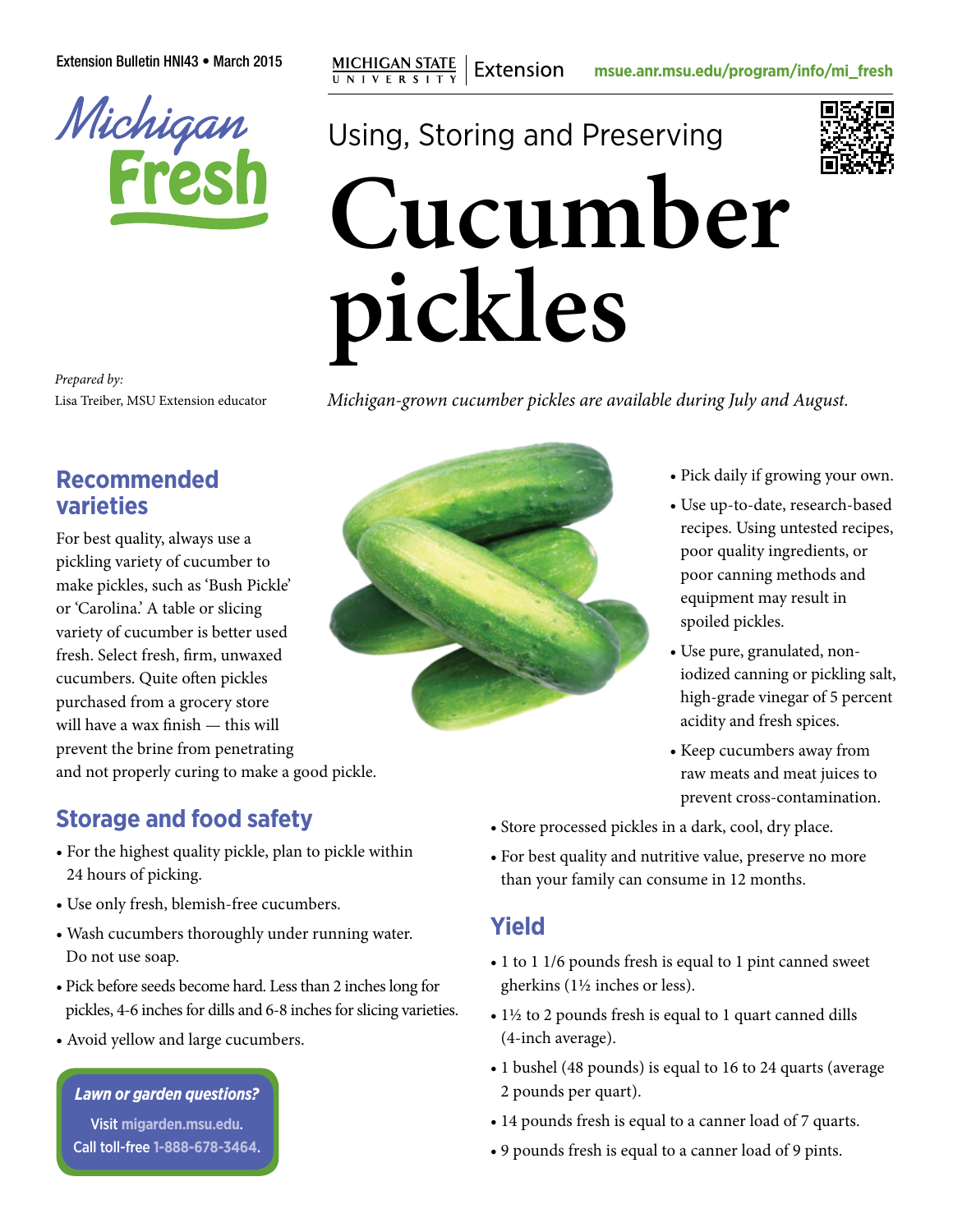## **How to preserve**

*Preparation:* Thoroughly wash cucumbers, especially around the stem, where soil can be trapped. Bacteria trapped in soil are often a cause of pickles softening. Remove and discard a 1/16-inch slice from the blossom end of fresh cucumbers — blossoms contain an enzyme that causes excessive softening of pickles. Sort cucumbers by size — use those that are no more than 1½ inches long for gherkins and those that are 4 inches long for dills. Use odd-shaped and more mature cucumbers for relishes and bread-and-butter style pickles. Thoroughly wash all containers and utensils in hot, sudsy water and rinse with very hot water before using.

## *Key ingredients*

*Water:* Hard water can interfere with the brining process of pickles and prevent them from curing properly. If soft water is unavailable, hard water can be softened by boiling it for 15 minutes and letting it sit for 24 hours, covered. Remove any scum that appears. Slowly pour the water from the container so the sediment will not be disturbed. Discard the sediment. The water is now ready to use. Distilled water may also be used.

*Salt (sodium chloride):* Pickling or canning salt should be used for pickling. It can be found in most grocery or hardware stores. Other types of salt contain anticaking materials that could make the brine cloudy. It is important to remember not to alter salt concentrations in fermented pickles or sauerkraut. Proper fermentation depends on accurate proportions of salt and other ingredients.

*Vinegar:* Use cider or white vinegar with 5 percent acidity (50 grain). Correct acidity is important. Do not decrease, omit or dilute vinegar unless indicated in the recipe. Do not use homemade vinegar or vinegar of unknown acidity. Purchase fresh vinegar to make pickles. Cider vinegar has a good flavor and aroma but may darken white or lightcolored fruits and vegetables, so white vinegar is often used for onions, cauliflower and pears. If a less sour product is preferred, add sugar rather than decrease the vinegar.

*Sugar:* Use white sugar unless the recipe calls for brown sugar. When measuring, pack brown sugar. Like cider vinegar, dark brown sugar can cause darkening of the product but may be preferred for its flavor. Use white sugar when a light color is important. If you plan to use a sugar substitute, follow recipes developed for these products. Sugar substitutes are not usually recommended in pickling because heat and/or storage may cause bitterness or a loss of flavor. Sugar substitutes also do not plump the pickles and keep them firm as sugar does.

*Spices:* Use fresh whole spices for the best quality and flavor in pickles. If powdered spices are used, keep in mind that they may cause the end result to become darkened or cloudy. Buy spices in small quantities and store them in a cool, dry place. Spices tend to lose their pungency over long periods, especially in warm and humid weather. To minimize darkening, tie spices in a bag made from several layers of clean cheesecloth, then add the bag to the brine during cooking and fermenting. Remove the bag before canning.

*Firming agents:* If good quality ingredients are used in pickling and up-to-date methods are followed, firming agents are not needed for crisp pickles. Soaking cucumbers in ice water for 4 to 5 hours before pickling is a safer method for making crisp pickles. Firming agents do not work with quick-process pickles. The calcium in lime does improve pickle firmness; if you choose to use lime, purchase food-grade pickling lime from a grocer's shelf. Do not use agricultural or burnt lime. Food-grade lime may be used as a lime-water solution for soaking fresh cucumbers 12 to 24 hours before pickling them, but EXCESS LIME ABSORBED BY THE CUCUMBERS MUST BE REMOVED TO MAKE SAFE PICKLES. To remove excess lime, drain the lime-water solution, rinse and then resoak the cucumbers in fresh water for 1 hour. Repeat the rinsing and soaking steps two more times. Failure to remove lime adequately may increase the risk of botulism.

*Equipment:* For heating pickling liquids, use unchipped enamelware, stainless steel, aluminum or glass kettles. Do not use iron, copper or galvanized kettles and utensils, which can cause undesirable colors and flavors, and can react with ingredients to form potentially toxic compounds.

# **Types of pickles** *Fermented pickles*

Fermented or brined pickles are cured for several days to a few weeks, during which time bacteria produce the